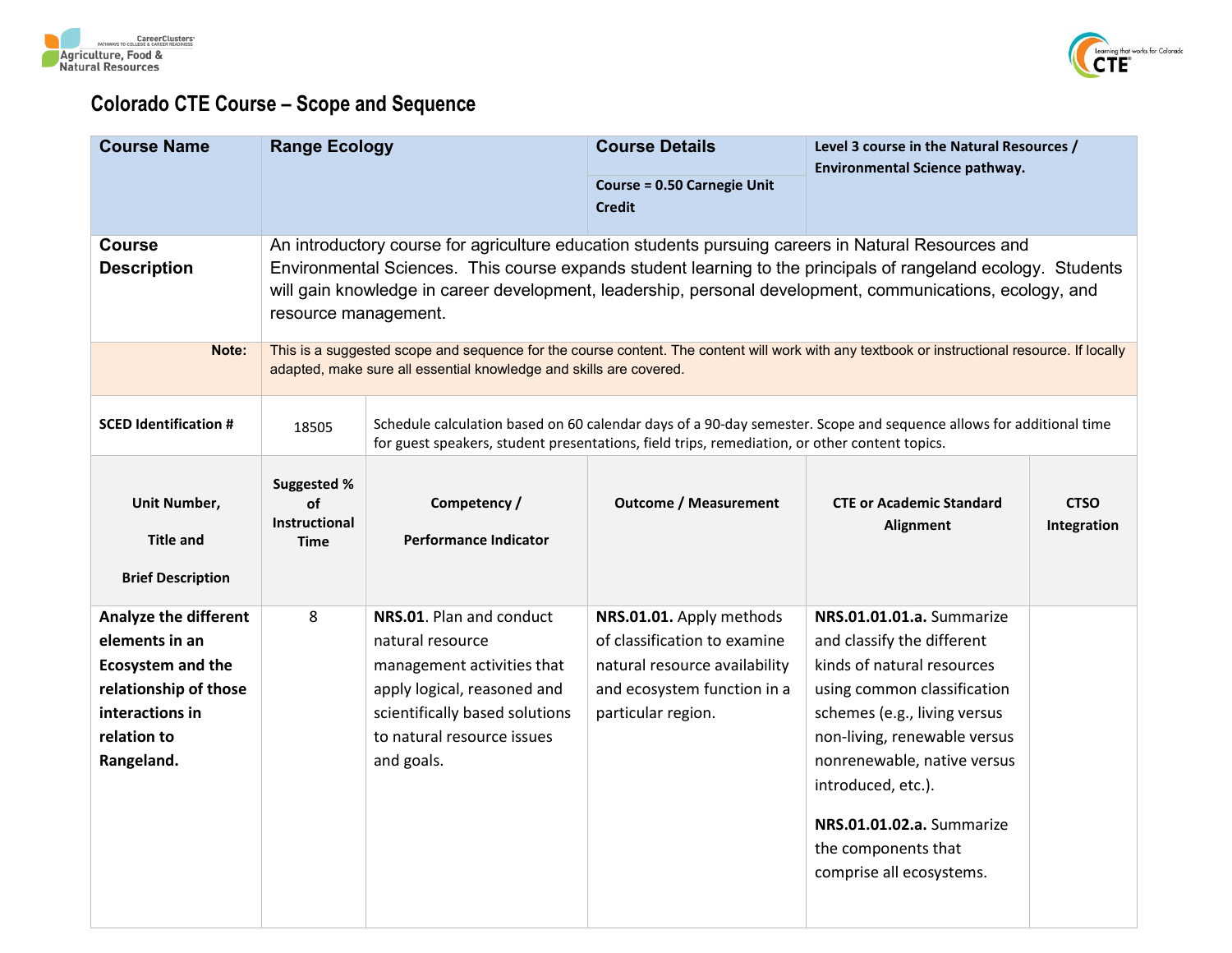



**NRS.01.01.02.b.** Analyze the interdependence of organisms within an ecosystem (e.g., food webs, niches, impact of keystone species, etc.) and assess the dependence of organisms on nonliving components (climate, geography, energy flow, nutrient cycling, etc.). **NRS.01.01.02.c.** Conduct analyses of ecosystems and document the interactions of living species and non-living resources. **NRS.01.01.03.b.** Analyze how biodiversity develops through evolution, natural selection and adaptation; explain the importance of biodiversity to ecosystem function and availability of natural resources. **NRS.01.01.03.c.** Evaluate biodiversity in ecosystems and devise strategies to enhance the function of an ecosystem and the availability of natural resources by increasing the level of biodiversity.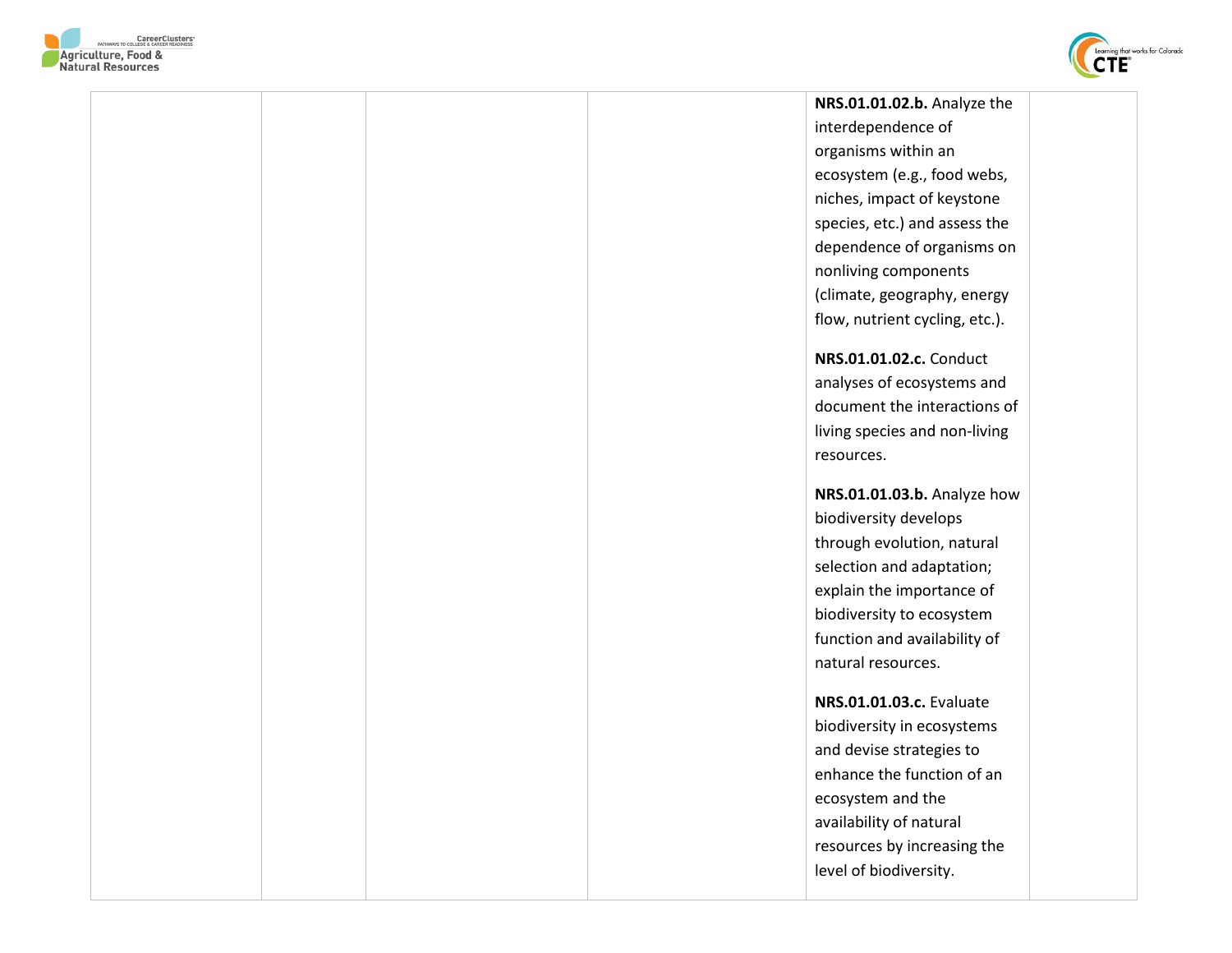



| <b>Identifying different</b><br>types of range plants<br>and how the impact<br>on range health.                     | 12 | NRS.01. Plan and conduct<br>natural resource<br>management activities that<br>apply logical, reasoned and<br>scientifically based solutions<br>to natural resource issues<br>and goals. | NRS.01.02. Classify different<br>types of natural resources in<br>order to enable protection,<br>conservation, enhancement<br>and management in a<br>particular geographical<br>region. | NRS.01.02.02.a. Research<br>and examine the<br>characteristics used to<br>identify herbaceous plants.<br>NRS.01.02.02.b. Apply<br>identification techniques to<br>determine the species of an<br>herbaceous plant.                                                                                                                                                                                                                              |  |
|---------------------------------------------------------------------------------------------------------------------|----|-----------------------------------------------------------------------------------------------------------------------------------------------------------------------------------------|-----------------------------------------------------------------------------------------------------------------------------------------------------------------------------------------|-------------------------------------------------------------------------------------------------------------------------------------------------------------------------------------------------------------------------------------------------------------------------------------------------------------------------------------------------------------------------------------------------------------------------------------------------|--|
|                                                                                                                     |    | NRS.04. Demonstrate<br>responsible management<br>procedures and techniques<br>to protect, maintain,<br>enhance, and improve<br>natural resources.                                       | NRS.04.01. Demonstrate<br>natural resource protection,<br>maintenance, enhancement<br>and improvement<br>techniques.                                                                    | NRS.01.02.02.c. Evaluate the<br>species of herbaceous plants<br>present to assess the health<br>of an ecosystem (e.g.,<br>presence of native versus<br>invasive plants, biodiversity,<br>$etc.$ ).<br>NRS.04.01.04.a. Identify and<br>categorize characteristics of<br>healthy rangeland.<br>NRS.04.01.04.b. Assess and<br>apply methods of rangeland<br>improvement.<br>NRS.04.01.04.c. Evaluate and<br>revise a rangeland<br>management plan. |  |
| <b>Understanding the</b><br>relationship with<br>Soils and the<br>biogeochemical<br>cycles impact on<br>range land. | 12 | NRS.01. Plan and conduct<br>natural resource<br>management activities that<br>apply logical, reasoned and<br>scientifically based solutions                                             | NRS.01.02. Classify different<br>types of natural resources in<br>order to enable protection,<br>conservation, enhancement<br>and management in a                                       | NRS.01.02.05.a. Research<br>and examine the<br>characteristics used to<br>identify non-living resources<br>(e.g., soil types, climate,<br>geography, etc.).                                                                                                                                                                                                                                                                                     |  |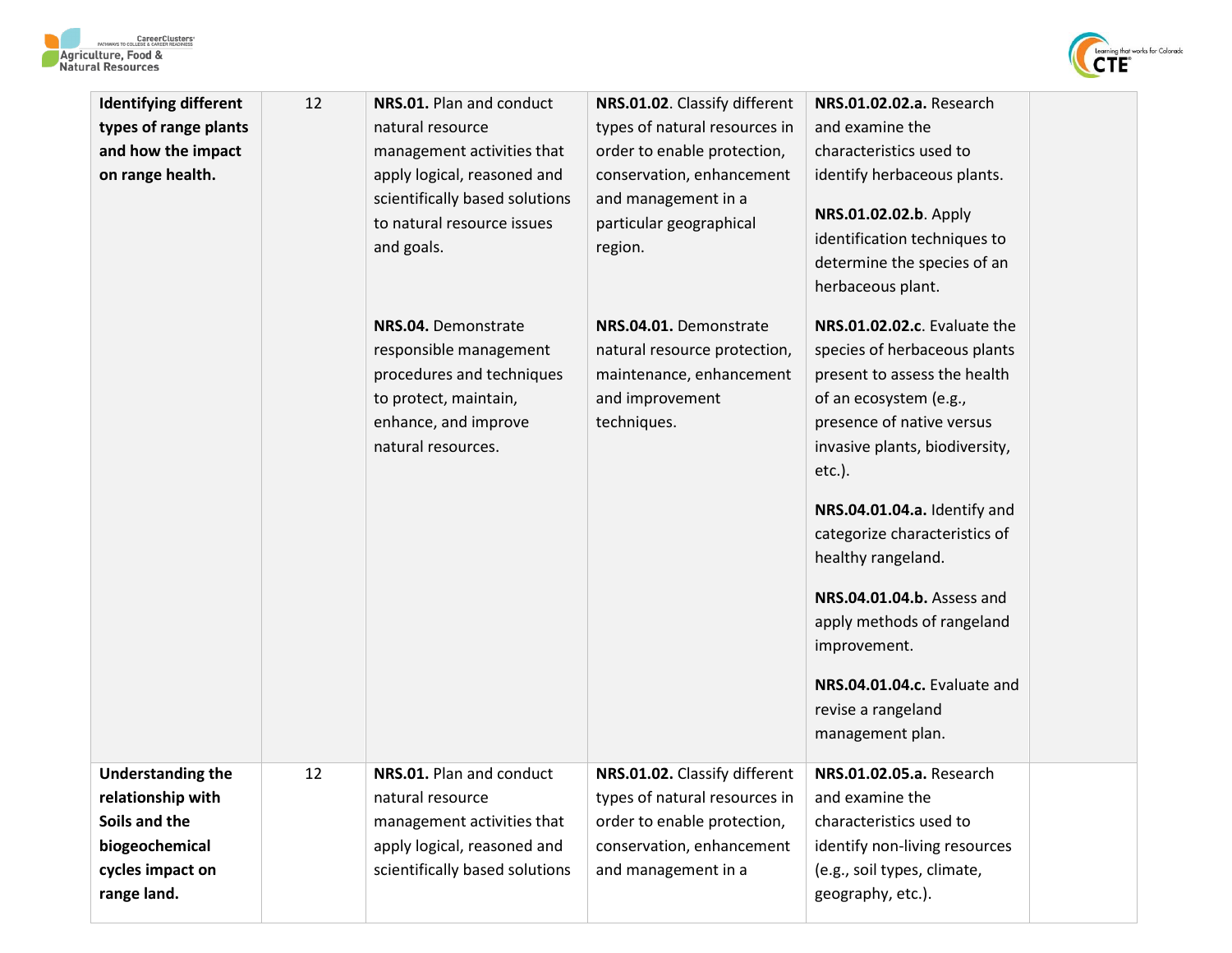



| <b>Understanding soil</b><br>management and the | 8 | NRS.01. Plan and conduct<br>natural resource | NRS.01.05. Apply ecological<br>concepts and principles to                        | NRS.01.03.01.c. Evaluate and<br>make recommendations to<br>lessen the impact of human<br>activity on the ability of the<br>atmosphere to regulate<br>biogeochemical cycles.<br>NRS.01.05.01.a. Research<br>and describe the stages of                              |  |
|-------------------------------------------------|---|----------------------------------------------|----------------------------------------------------------------------------------|--------------------------------------------------------------------------------------------------------------------------------------------------------------------------------------------------------------------------------------------------------------------|--|
|                                                 |   |                                              | resource systems.                                                                | ecosystem.<br>NRS.01.03.01.a. Classify<br>different kinds of<br>biogeochemical cycles and<br>the role they play in natural<br>resources systems.<br>NRS.01.03.01.b. Assess the<br>role that the atmosphere<br>plays in the regulation of<br>biogeochemical cycles. |  |
|                                                 |   |                                              | NRS.01.03. Apply ecological<br>concepts and principles to<br>atmospheric natural | determine the types of non-<br>living resources in an area.<br>NRS.01.02.05.c. Evaluate the<br>non-living resources present<br>in an area to determine the<br>best practices for improving,<br>enhancing and protecting an                                         |  |
|                                                 |   | to natural resource issues<br>and goals.     | particular geographical<br>region.                                               | NRS.01.02.05.b. Apply<br>identification techniques to                                                                                                                                                                                                              |  |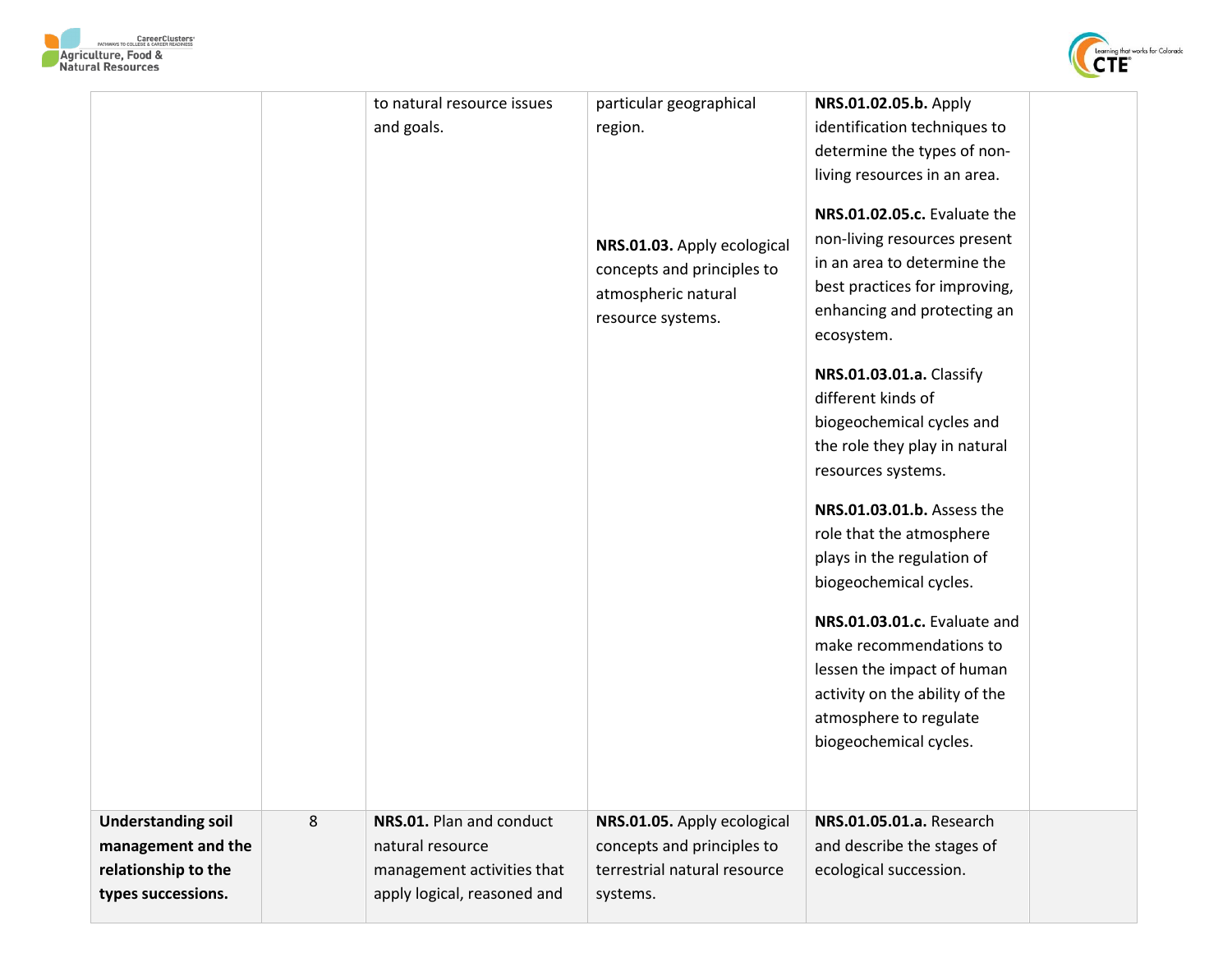



|                              |   | scientifically based solutions |                             | NRS.01.05.01.b. Analyze and   |  |
|------------------------------|---|--------------------------------|-----------------------------|-------------------------------|--|
|                              |   | to natural resource issues     |                             | summarize examples of         |  |
|                              |   | and goals.                     |                             | stages of succession.         |  |
|                              |   |                                |                             |                               |  |
|                              |   |                                |                             | NRS.01.05.01.c. Evaluate the  |  |
|                              |   |                                |                             | stages of succession present  |  |
|                              |   |                                |                             | in an ecosystem and predict   |  |
|                              |   |                                |                             | which species will become     |  |
|                              |   |                                |                             | more prevalent through        |  |
|                              |   |                                |                             | future stages of succession.  |  |
|                              |   |                                |                             | NRS.01.05.04.a. Compare       |  |
|                              |   |                                |                             | and contrast techniques       |  |
|                              |   |                                |                             | associated with soil          |  |
|                              |   |                                |                             | management (e.g., soil        |  |
|                              |   |                                |                             | survey and interpretation,    |  |
|                              |   |                                |                             | erosion control, etc.).       |  |
|                              |   |                                |                             |                               |  |
|                              |   |                                |                             | NRS.01.05.04.b. Analyze a     |  |
|                              |   |                                |                             | plot of land in order to      |  |
|                              |   |                                |                             | determine which soil          |  |
|                              |   |                                |                             | management techniques         |  |
|                              |   |                                |                             | would be most applicable.     |  |
|                              |   |                                |                             | NRS.01.05.04.c. Devise a soil |  |
|                              |   |                                |                             | management plan to            |  |
|                              |   |                                |                             | minimize erosion and          |  |
|                              |   |                                |                             | maximize biodiversity, plant  |  |
|                              |   |                                |                             | productivity, and the         |  |
|                              |   |                                |                             | formation of topsoil.         |  |
|                              |   |                                |                             |                               |  |
| <b>Discuss the challenge</b> | 8 | NRS.01. Plan and conduct       | NRS.01.06. Apply ecological | NRS.01.06.02.a. Research      |  |
| of invasive species          |   | natural resource               | concepts and principles to  | and summarize examples of     |  |
| and the relationship         |   | management activities that     | living organisms in natural | invasive species.             |  |
|                              |   | apply logical, reasoned and    | resource systems.           |                               |  |
|                              |   | scientifically based solutions |                             |                               |  |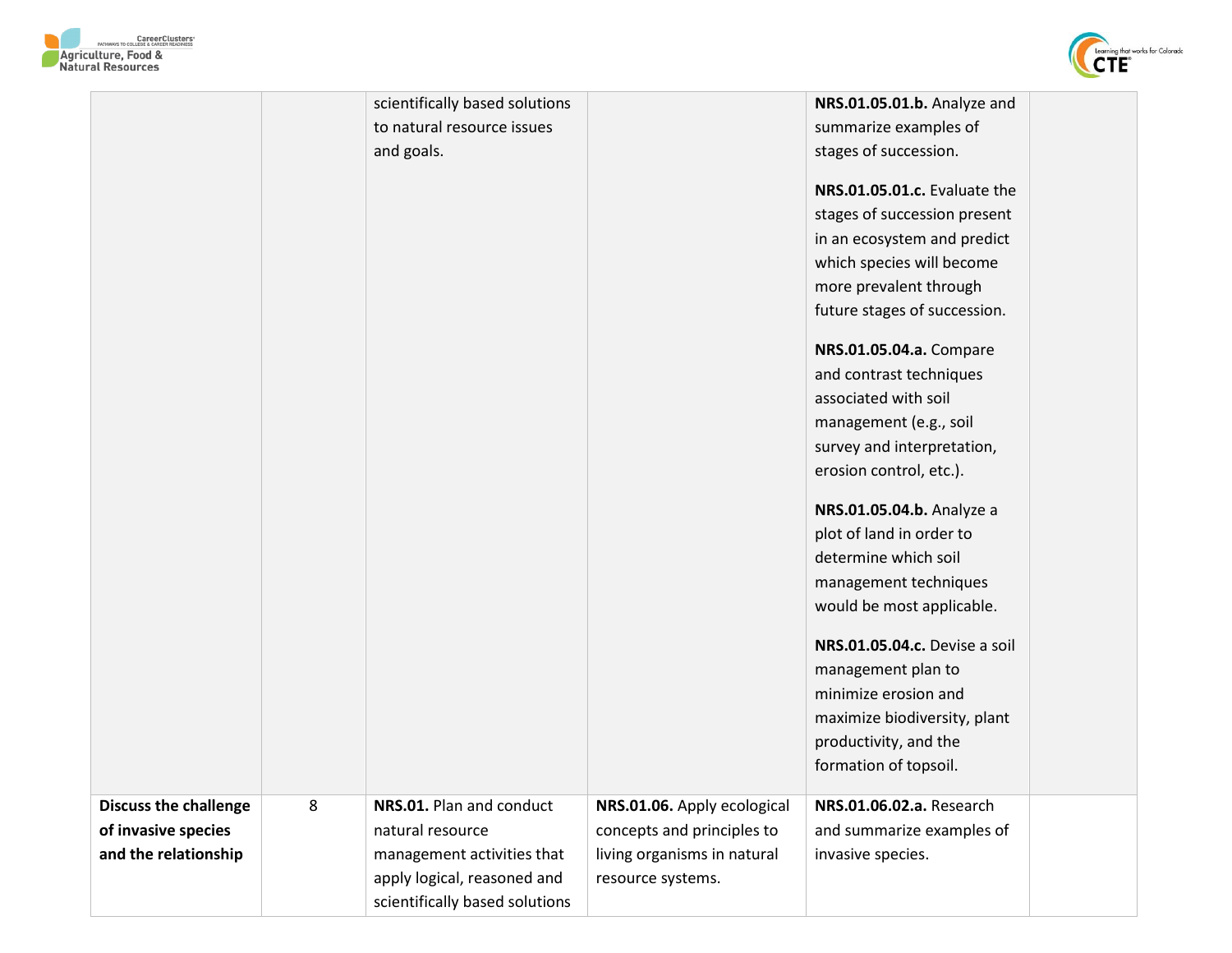



| to natural resource issues<br>effects on Rangeland<br>factors that influence the<br>and goals.<br>establishment and spread of<br>invasive species and<br>determine the appropriate<br>steps to prevent or minimize<br>the impact of invasive<br>species.<br>NRS.02. Analyze the<br>NRS.02.04. Examine and<br>interrelationships between<br>NRS.01.06.02.c. Evaluate the<br>explain how economics<br>natural resources and<br>presence and impact of<br>affects the use of natural<br>humans.<br>invasive species on natural<br>resources.<br>resources in a given area and<br>devise a plan to prevent,<br>control or eliminate invasive<br>species from that habitat.<br>NRS.02.04.01.b. Assess<br>whether economic value<br>increases or decreases the<br>conservation, protection,<br>improvement and<br>enhancement of natural<br>resources.<br>NRS.02.04.01.c. Devise a<br>plan to improve the<br>conservation, protection,<br>improvement and<br>enhancement of natural<br>resources based on<br>economic value and<br>practices. |                 |  |                         |
|-----------------------------------------------------------------------------------------------------------------------------------------------------------------------------------------------------------------------------------------------------------------------------------------------------------------------------------------------------------------------------------------------------------------------------------------------------------------------------------------------------------------------------------------------------------------------------------------------------------------------------------------------------------------------------------------------------------------------------------------------------------------------------------------------------------------------------------------------------------------------------------------------------------------------------------------------------------------------------------------------------------------------------------------|-----------------|--|-------------------------|
|                                                                                                                                                                                                                                                                                                                                                                                                                                                                                                                                                                                                                                                                                                                                                                                                                                                                                                                                                                                                                                         | of the economic |  | NRS.01.06.02.b. Analyze |
|                                                                                                                                                                                                                                                                                                                                                                                                                                                                                                                                                                                                                                                                                                                                                                                                                                                                                                                                                                                                                                         |                 |  |                         |
|                                                                                                                                                                                                                                                                                                                                                                                                                                                                                                                                                                                                                                                                                                                                                                                                                                                                                                                                                                                                                                         |                 |  |                         |
|                                                                                                                                                                                                                                                                                                                                                                                                                                                                                                                                                                                                                                                                                                                                                                                                                                                                                                                                                                                                                                         |                 |  |                         |
|                                                                                                                                                                                                                                                                                                                                                                                                                                                                                                                                                                                                                                                                                                                                                                                                                                                                                                                                                                                                                                         |                 |  |                         |
|                                                                                                                                                                                                                                                                                                                                                                                                                                                                                                                                                                                                                                                                                                                                                                                                                                                                                                                                                                                                                                         |                 |  |                         |
|                                                                                                                                                                                                                                                                                                                                                                                                                                                                                                                                                                                                                                                                                                                                                                                                                                                                                                                                                                                                                                         |                 |  |                         |
|                                                                                                                                                                                                                                                                                                                                                                                                                                                                                                                                                                                                                                                                                                                                                                                                                                                                                                                                                                                                                                         |                 |  |                         |
|                                                                                                                                                                                                                                                                                                                                                                                                                                                                                                                                                                                                                                                                                                                                                                                                                                                                                                                                                                                                                                         |                 |  |                         |
|                                                                                                                                                                                                                                                                                                                                                                                                                                                                                                                                                                                                                                                                                                                                                                                                                                                                                                                                                                                                                                         |                 |  |                         |
|                                                                                                                                                                                                                                                                                                                                                                                                                                                                                                                                                                                                                                                                                                                                                                                                                                                                                                                                                                                                                                         |                 |  |                         |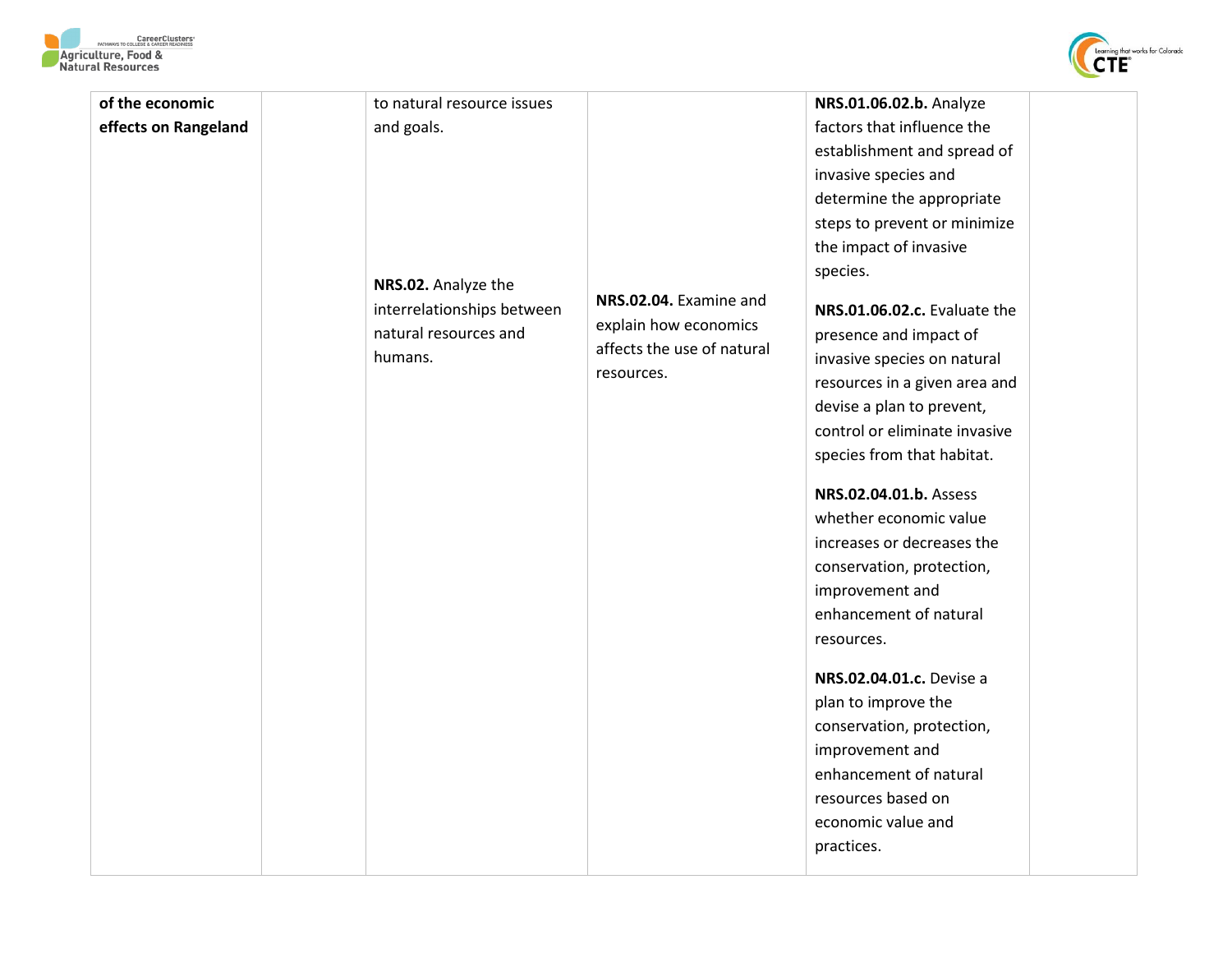



| <b>Analyze the impacts</b> | 12 | NRS.02. Analyze the        | NRS.02.02. Assess the          | NRS.02.02.01.a. Summarize                                                                                                                                                                                                                                                                                                                                                                                                                                                                                                                                                                                                                                               |
|----------------------------|----|----------------------------|--------------------------------|-------------------------------------------------------------------------------------------------------------------------------------------------------------------------------------------------------------------------------------------------------------------------------------------------------------------------------------------------------------------------------------------------------------------------------------------------------------------------------------------------------------------------------------------------------------------------------------------------------------------------------------------------------------------------|
| of humans on               |    | interrelationships between | impact of human activities     | the relationship between                                                                                                                                                                                                                                                                                                                                                                                                                                                                                                                                                                                                                                                |
| Rangelands.                |    | natural resources and      | on the availability of natural | natural resources,                                                                                                                                                                                                                                                                                                                                                                                                                                                                                                                                                                                                                                                      |
|                            |    | humans.                    | resources.                     | ecosystems and human                                                                                                                                                                                                                                                                                                                                                                                                                                                                                                                                                                                                                                                    |
|                            |    |                            |                                | activity.                                                                                                                                                                                                                                                                                                                                                                                                                                                                                                                                                                                                                                                               |
|                            |    |                            |                                | NRS.02.02.01.b. Assess and<br>explain how different kinds<br>of human activity affect the<br>use and availability of natural<br>resources (i.e., agriculture,<br>industry, transportation,<br>$etc.$ ).<br>NRS.02.02.01.c. Evaluate<br>how the availability of<br>natural resources can be<br>improved through changes to<br>human activity.<br>NRS.02.02.02.a. Categorize<br>the primary causes of<br>extinction of living species<br>due to human activity (e.g.,<br>overharvesting, habitat loss,<br>invasive species, pollution,<br>$etc.$ ).<br>NRS.02.02.02.b. Assess<br>causes of extinction and<br>describe how those causes<br>related to loss of biodiversity |
|                            |    |                            |                                |                                                                                                                                                                                                                                                                                                                                                                                                                                                                                                                                                                                                                                                                         |
|                            |    |                            |                                |                                                                                                                                                                                                                                                                                                                                                                                                                                                                                                                                                                                                                                                                         |
|                            |    |                            |                                |                                                                                                                                                                                                                                                                                                                                                                                                                                                                                                                                                                                                                                                                         |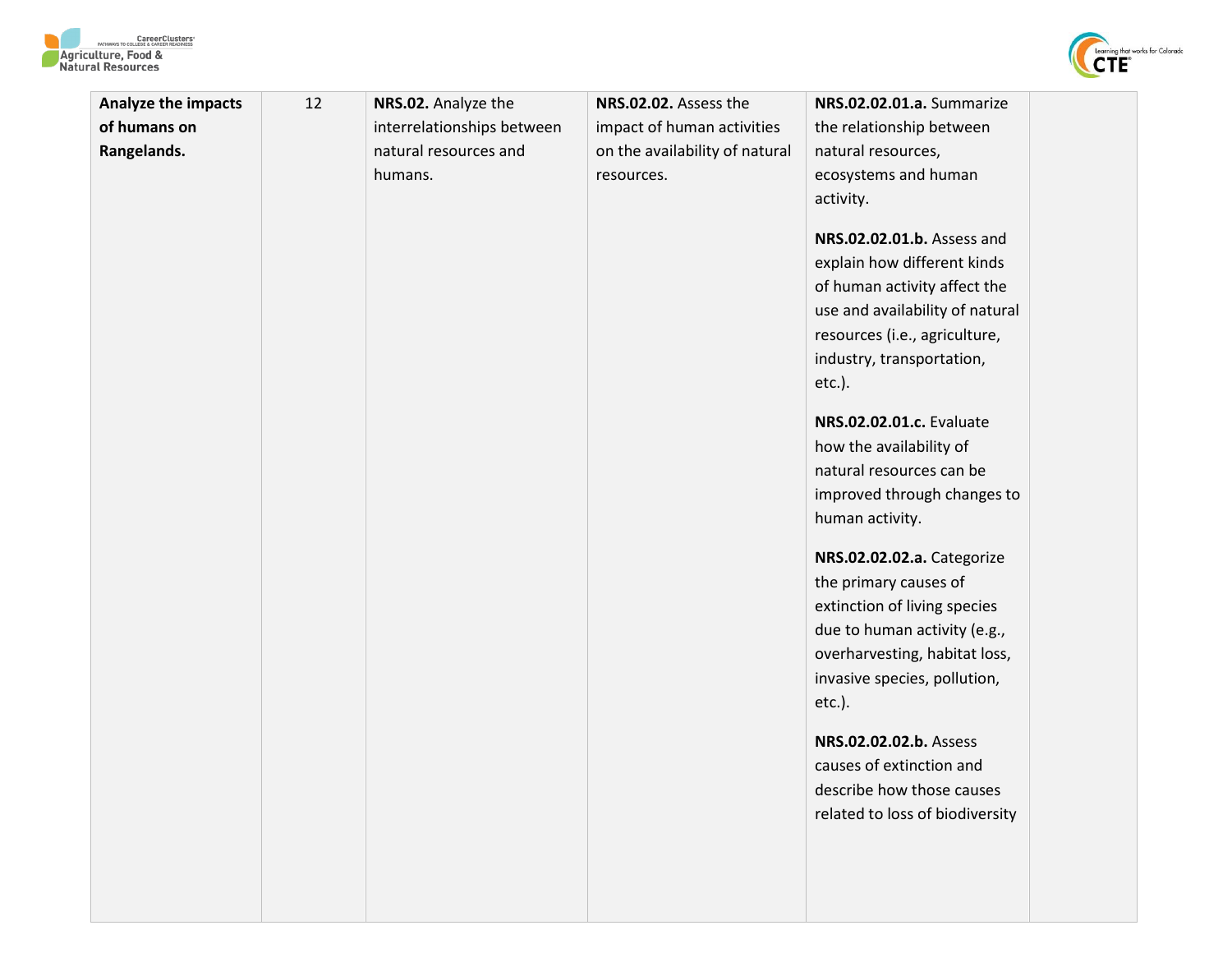



|                                                                    |   |                                                                                                                                                   | NRS.02.03. Analyze how<br>modern perceptions of<br>natural resource<br>management, protection,<br>enhancement and<br>improvement change and<br>develop over time. | NRS.02.02.02.c. Devise a<br>strategy for preventing the<br>loss of species and<br>biodiversity that takes into<br>account the primary causes<br>of species extinction from<br>human activity.<br>NRS.02.03.01.a. Summarize<br>and categorize the different<br>social considerations in<br>regards to the use of natural<br>resources (e.g., public versus<br>private, laws and regulations,<br>economics, green<br>technology, etc.).<br>NRS.02.03.01.b. Analyze how<br>social considerations can<br>affect the use and<br>sustainability of natural<br>resources. |
|--------------------------------------------------------------------|---|---------------------------------------------------------------------------------------------------------------------------------------------------|-------------------------------------------------------------------------------------------------------------------------------------------------------------------|--------------------------------------------------------------------------------------------------------------------------------------------------------------------------------------------------------------------------------------------------------------------------------------------------------------------------------------------------------------------------------------------------------------------------------------------------------------------------------------------------------------------------------------------------------------------|
| <b>Develop</b><br>management plans<br>to increase Range<br>Health. | 5 | NRS.04. Demonstrate<br>responsible management<br>procedures and techniques<br>to protect, maintain,<br>enhance, and improve<br>natural resources. | NRS.04.03. Prevent or<br>manage introduction of<br>ecologically harmful species<br>in a particular region.                                                        | NRS.04.03.02.a. Identify and<br>classify invasive species<br>common to a particular<br>region.<br>NRS.04.03.02.b. Analyze<br>signs of the spread of<br>invasive species, identify if it<br>needs to be reported to<br>authorities and determine<br>which authorities it should<br>be reported to.                                                                                                                                                                                                                                                                  |